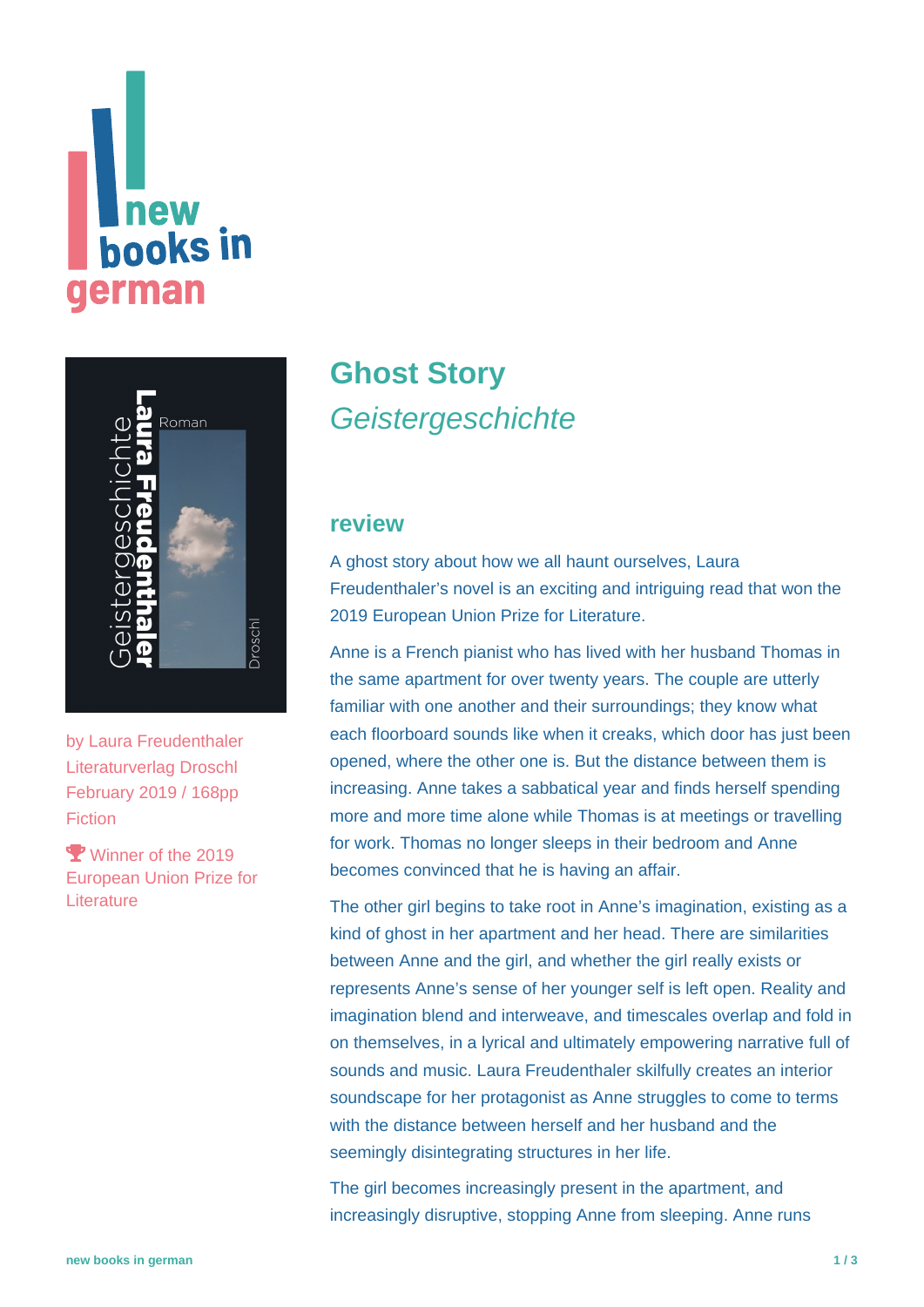away, but one night she eventually fights the girl and throws her out of the window. The author resists the temptation to provide closure but at the same time manages to gesture towards empowerment and self-development, with Anne arriving at a new sense of self-confident calm. It is left to the reader to decide whether this is a story of Anne reconciling her past and present selves, or working her way through her reaction to her husband's infidelity, or both. The deliberately uncertain and shifting ground is a fascinating study of a turning point in life that will be familiar to many.

Ghost Story is a literary and poetic read that is nonetheless highly accessible, offering an imaginative and insightful take on mid-life anxiety and the challenges of living with a long-term partner. Laura Freudenthaler's innovative portrayal of the classic theme of the love triangle is captivating enough to be read in a single sitting.

Listen to translator Tess Lewis reading a sample translation from Laura Freudenthaler's Geistergeschichte [Ghost Story]. This video is available as part of the [New Books in German playlist](https://www.youtube.com/playlist?list=PLb79xn1QTw3y-uP2es2qBbOQQbhOkcbEx) on the [Translators Aloud](https://www.youtube.com/c/TranslatorsAloud) YouTube channel.

#### **press quotes**

Laura Freudenthaler is one of the most subtle authors of her generation… A gentle, deep, truly great book.

– Number 1 on ORF Bestenliste

This author is one of the most interesting voices of the younger Austrian literature, and her new novel is impressive.

– Johanna Öttl, Die Presse

#### **about the author**

**Laura Freudenthaler** was born in 1984 in Salzburg. She studied German language and literature, philosophy and gender studies and